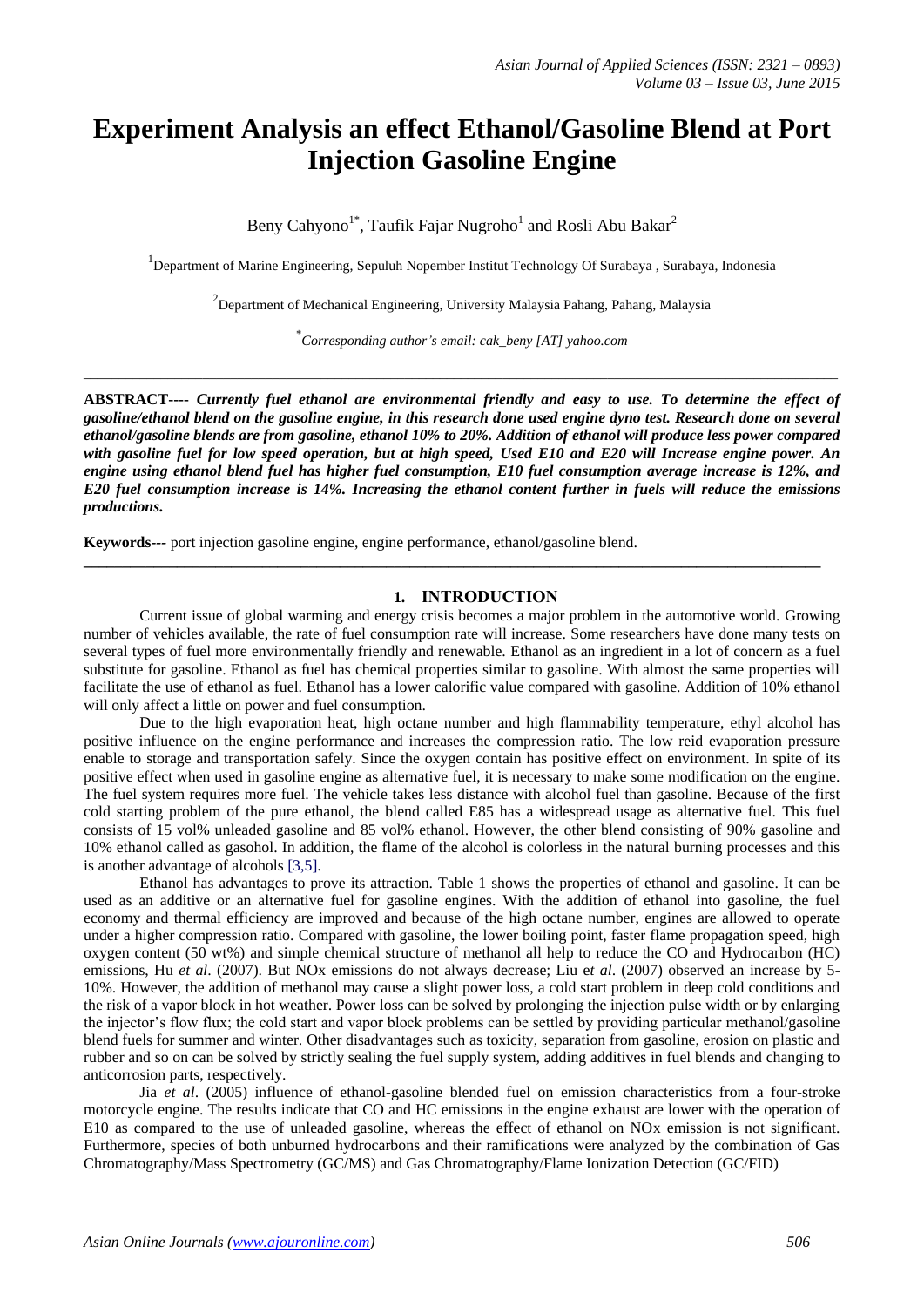Al-Hasan, M., 2007, Study focuses on measurement of the engine exhaust emission and fuel consumption during engine warm-up period. In this study show that as the ambient temperature increases the concentration of both hydrocarbon and carbon monoxide and fuel consumption decreases while the carbon dioxide increases. Also, the time required for the engine to fully warm-up is shortened.

In previous studies, the research octane number (RON) of the gasoline has been changed due to the addition of ethanol. The more ethanol added, the higher the RON; e.g., the RON values are 95, 98, 101, 102, and 105 for nonoxygenated unleaded gasoline, gasoline with 10, 20, 30% v/v ethanol blends, and pure ethanol, respectively, Hsieh et al., (2002). Thus, the results previously obtained may not accurately represent the commercial gasoline in which the typical RON value ranges from 92 to 98. Octane number is also an impartment parameter for vehicle combustion. Al-Farayedhi. (2002). showed decreases in CO and HC emissions along with but higher NOx emission with increasing octane number of the fuel. The combustion duration becomes prolonged as octane number increases; longer combustion duration may result in low thermal efficiency and increased fuel consumption, Shen et al., (2008). Moreover, gasoline with a high octane number is suitable for vehicles with a high compression ratio. The compression ratios of motorcycles (8–10:1) are less than those for gasoline cars  $(9-12:1)$ . High-ethanol content gasoline ( $>15\%$  v/v) may not be suitable for motorcycles due to its high octane number, Chen, (2005).

In this study, to investigate the effects of the ethanol/gasoline properties on Spark Ignition (SI) engine emission at warm-up process, especially unburned-Hydrocarbon emission, three typical methanol/gasoline blends of E0, E10, E20 and E30 were tested. An emission in the exhaust gas is measured by a portable gas analyzer Kane OIML CLAS 1 (N0356). The working principle of the tool is based absorbstivitas wave infrared radiation from the gas detection. Gas analyzer can detect CO2, CO, HC and Air fuel ratio.

|  | Table. 1 Some properties of gasoline and ethanol |  |  |
|--|--------------------------------------------------|--|--|
|--|--------------------------------------------------|--|--|

|                                 | Gasoline | Ethanol                          |
|---------------------------------|----------|----------------------------------|
| Chemical formula                | $C4-C12$ | C <sub>2</sub> H <sub>5</sub> OH |
| Molecular Weight                | 100-105  | 46                               |
| Oxygen (Mass%)                  | $0 - 4$  | 34.7                             |
| Net lower heating value (MJ/kg) | 43.5     | 27                               |
| Latent heat (KJ/L               | 223.2    | 725.4                            |
| Stoichiometric air/fuel ratio   | 14.6     | 9                                |
| Vapor pressure at 23.5°C (kPa)  | 60-90    | 17                               |
| <b>MON</b>                      | 82-92    | 92                               |
| <b>RON</b>                      | 91-100   | 111                              |

# **2. METHODOLOGY AND PROCEDURE**

Research will be done at with 4G92 port-injection four-cylinder gasoline engine, for specification listed in tables 1 and for engine is shown in figure 1. Experiment was conducted in the laboratory of faculty of Mechanical Engineering, University Malaysia Pahang. To get the data engine power and fuel consumption, engine couple with eddy current dynamometer. Fuel consumption can be measured using calibrated burette and stopwatch. Two different fuel samples were experimentally investigated during this study. Unleaded gasoline was obtained from PETRONAS petrol station. Ethanol, with a purity of 99%, was used in preparing the blends. The unleaded gasoline was blended with ethanol to get test blends ranging from 0%, 10% and 20% ethanol. The fuel blends were prepared just before starting the experiment to ensure that the fuel mixture is homogenous and to prevent the reaction of ethanol with water vapor. Which in the run in with 2,000 rpm up to 5,000 rpm with the increase of 500. Experiment is done with the use of wide open throttle.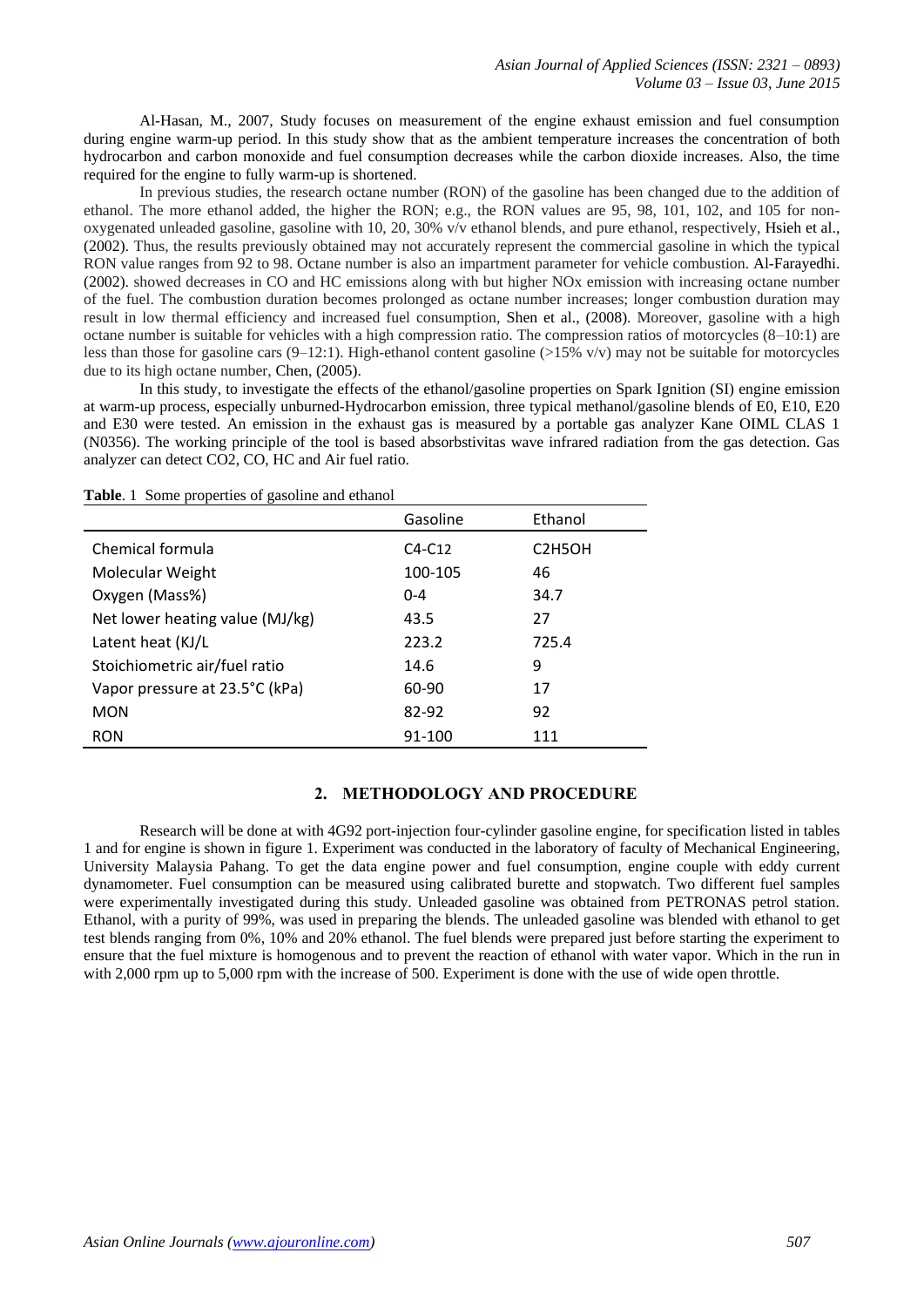

Fig 1. Layout view of experimental data acquisition system

| Table 2. Engine specification |       |  |  |
|-------------------------------|-------|--|--|
| <b>Engine Parameter</b>       | Value |  |  |
| Bore (mm)                     | 81.0  |  |  |
| Stroke (mm)                   | 77.5  |  |  |
| Displacement (cm3)            | 1.597 |  |  |
| Number of cylinder            | 4     |  |  |
| Connecting rod length (mm)    | 118.1 |  |  |
| Max. intake valve open (mm)   | 7.095 |  |  |
| Max. exh. valve open (mm)     | 7.095 |  |  |
| Intake valve open             | 140   |  |  |
| Close                         | 580   |  |  |
| Exhaust valve open            | 520   |  |  |
| Close                         | 160   |  |  |
|                               |       |  |  |

#### **Experiment procedure**

The test engine is equipped with an electronically controlled fuel injection system, 1,600 cc, 4 valves per cylinder and the maximum absorbing power of the dynamometer is 100 Kw. The test engine keeps constant operating condition during the experiment.

Some special facilities of laboratory were set up for the test because environmental conditions could affect a long term experiment. In order to make stable experimental surrounding, ventilation facilities, blower system for engine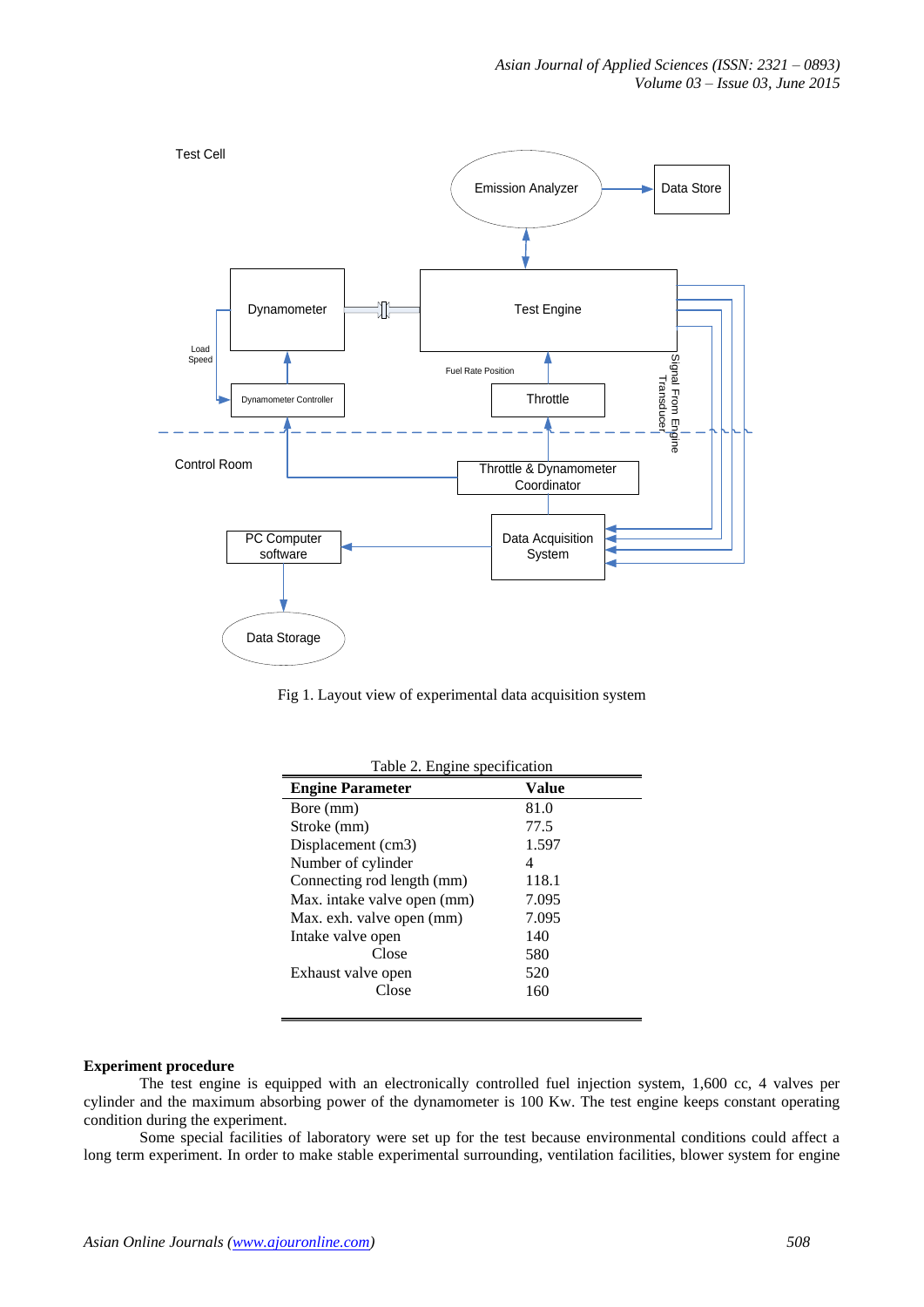air cooling, a large external fuel tank, a closed loop cooling system for an engine dynamometer, and constant temperature system for a dynamometer cell are equipped as additional apparatuses.

the engine was started and allowed to warm up for a period of 20-30min. engine test were performed at 2,000, 2,500, 3,000, 3,500, 4,000,4,500, and 5,000rpm engine speed at wide open throttle. The lowest desired speed is maintained by the load adjustment. The required engine load was obtained through the dynamometer control.

Before running the engine to a nee fuel blend, it was allowed to run for sufficient time to consume the remaining fuel from the previous experiment.

For each experiment, three runs were performed to obtain an average value of the experimental data. the variable that were continuously measured include engine rational speed (rpm), torque, time required to consume 100cm3 of fuel blend (s), air – fuel ratio, CO, CO2, and HC emission. The fuel consumption is esteemed by measuring the fuel consumed per unit time and the calculated values of the density for different fuel blends through Equation. (1) and (2):

$$
m_f = \frac{3.6Q_f \rho_b}{t} \tag{1}
$$

$$
\rho_b = \sum \rho_i v_i \tag{2}
$$

The brake power is calculated by measuring the engine speed and the engine torque and is given by Eq. 3. The specific fuel consumption is defined as the ratio of fuel consumption to the brake power, as shown in Equation 4.

$$
B_P = \frac{NT}{9549.29} \tag{3}
$$

$$
BSFC = \frac{m_f}{B_p} \tag{4}
$$

# **3. RESULT AND DISCUSSIONS**

#### **Ethanol effect on engine performance**

Experiment conducted on four-cylinder gasoline engine with port injection engine using gasoline fuel, ethanol 10% and 20% ethanol. As shown in figure 4. Power generated by ethanol fuel will be reduced, either with E10 or with E20. Addition of 10% ethanol in gasoline will have almost the same performance with gasoline fuel, but for E20 will experience a huge decrease in power. At 2,000 rpm, with E10 fuel will decrease the power at 3.5%, while for E20 will reduce 3.6% of power. Decrease the power generated by the gasoline blend is caused by the low heating value.

The use of ethanol as fuel will result in better performance if the engine operates at high speed. This is apparent in Figure 3, where by using E10 and E20 fuel above 3,000 rpm will generate higher power in comparison to gasoline fuel. Increasing power in this case caused flame speed. Flame speed affects the combustion process. Ethanols as fuel have higher flame speed than gasoline. Fuel with a high flame speed effects will be feel in the 3,000 rpm upwards. Usage on the use of daily where the engine will rotate fewer than 3,000 rpm, fuel usage with high speed flame less can be perceived. At 6,000 rpm, each spark plug fires 50 times per second, that's a lot of combustion processes happening in a very short time in the same combustion chamber. By using fuel that has a high flame speed; combustion process will be more perfect. With a more complete combustion process, engine power will be increased and reduced unburned hydrocarbons. This can be viewed at power engines and engine emissions using fuel ethanol 10% and 20% at low rpm compared with the high rpm.

In addition to affecting the power generated, the addition of ethanol in gasoline fuel will affect fuel consumption. At 2,000 rpm addition of ethanol would increase fuel consumption by 0.053% for E 10 and 10% for E20. E10 has a different character with the E20 or gasoline. By E10, at low rpm, fuel consumption is almost the same with gasoline fuel, but with increasing engine speed, fuel consumption will be almost the same as E20 fuel. Increased fuel consumption caused by the addition of ethanol, many in result by decreasing the heating value of the bladder in the fuel.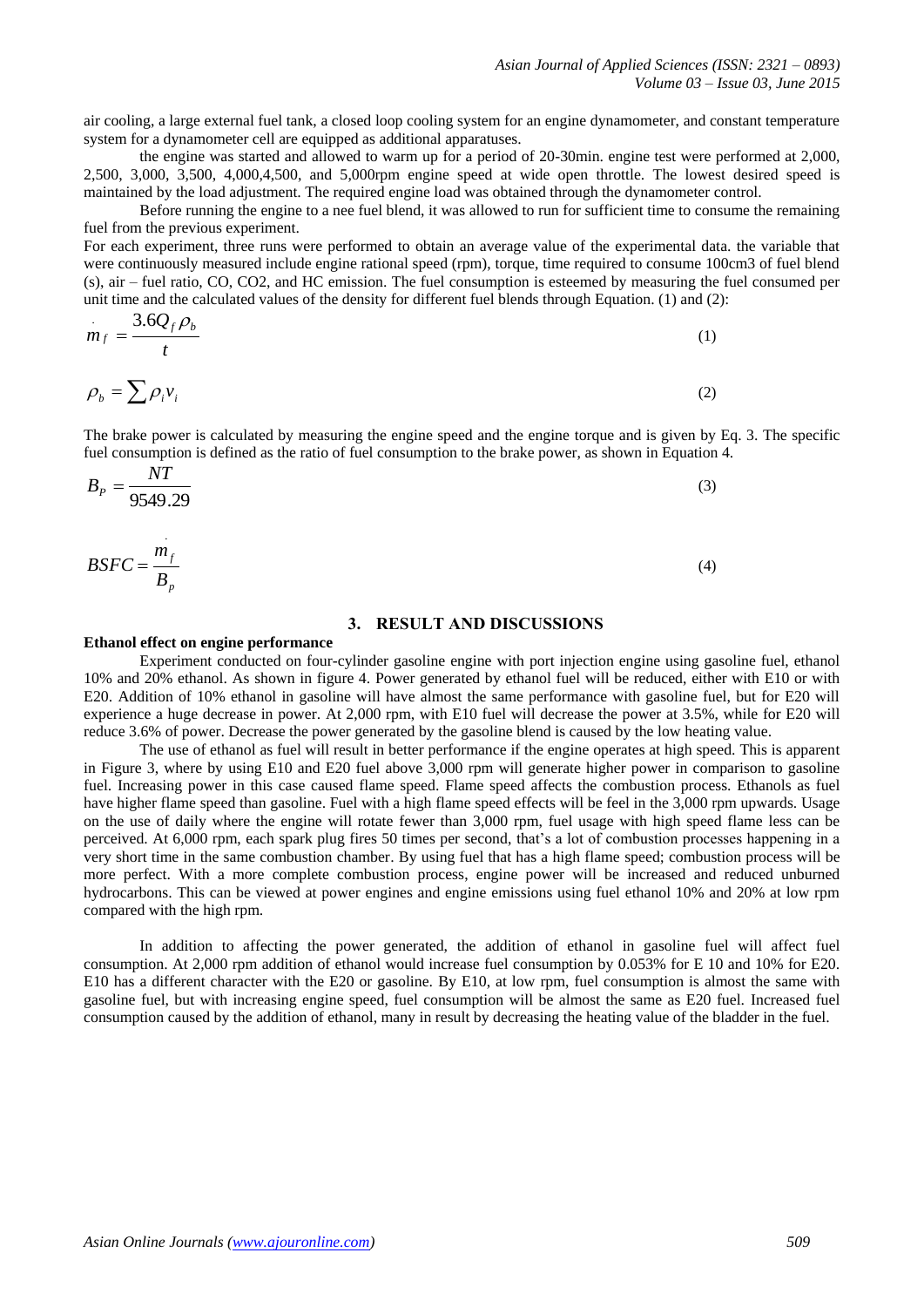

Fig. 2. Effect of ethanol addition to engine power at different engine speed





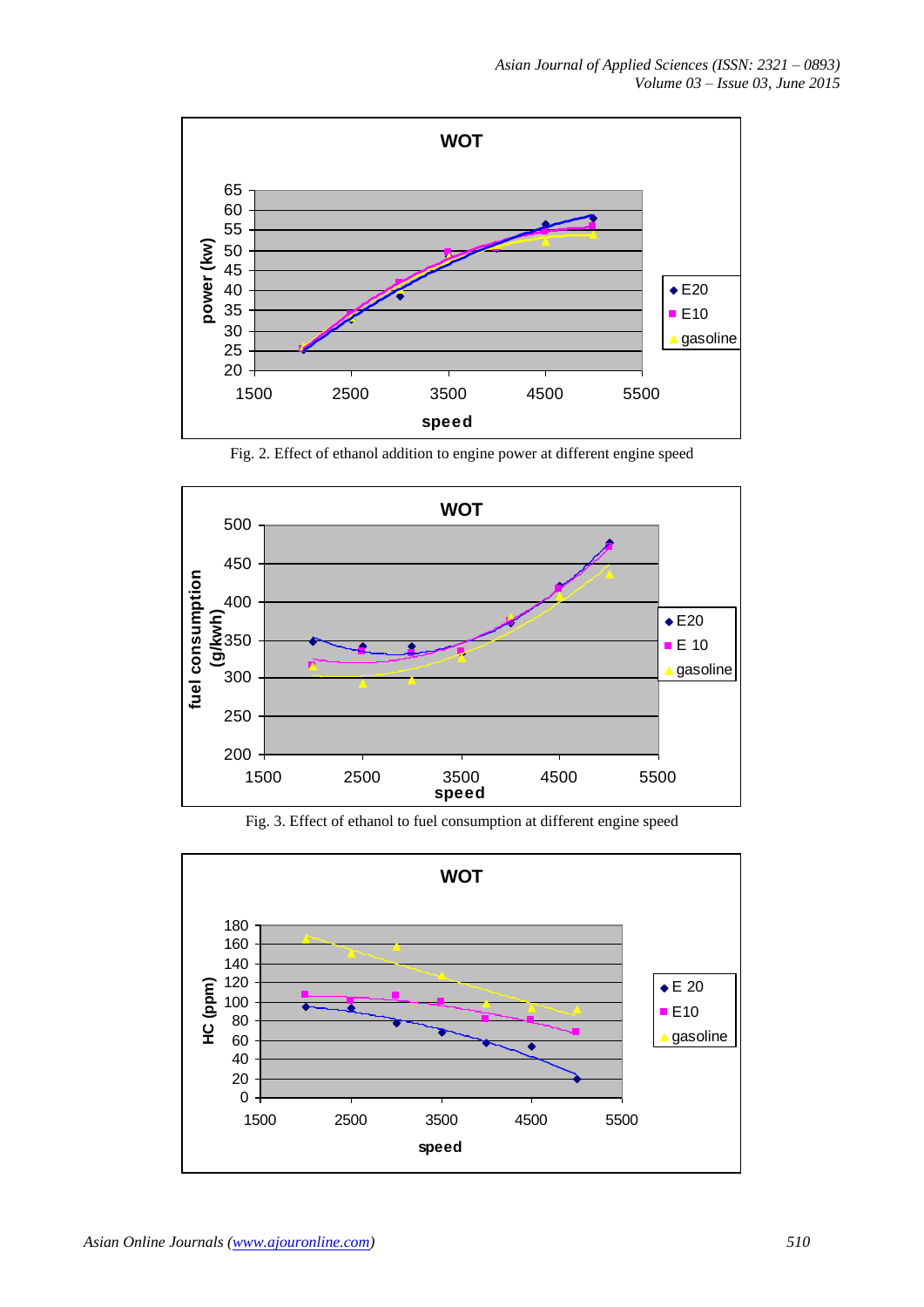

## Fig. 4 effect of ethanol at un-burn hydrocarbon

Fig 5. CO2 emission using ethanol



**Fig 6. CO emission at athanol fuel**

#### **Effect of Ethanol on Emissions**

In this experiment measuring the emission such as  $(HC, CO, and CO<sub>2</sub>)$ . In HC measurements gasoline fuel has the greatest value, to be precise 180 ppm at 2,000 rpm, and 93 ppm at 5,000 rpm. Produced of HC will be decrease with increasing rpm. Ethanol addition in fuel has a very good effect on the emissions produced. Using E10 fuel for the engine will produce 105 ppm HC at 2,000 rpm, and 65 ppm in the 5,000 rpm. For E20 fuel has a smaller HC compared with E10, which is 98 ppm at 2,000 rpm and 25 ppm at 5,000 rpm.

In figure 5, using E10 at low speed has almost the same unburned hydrocarbon with E20 fuel, but at high speed unburned hydrocarbon generated by the E10 is almost the same with gasoline fuel. Addition of ethanol in fuel to produce combustion temperature becomes lower. Lower combustion temperature, the HC that produced would decrease.

Besides reducing the combustion temperature, the addition of ethanol causes the fuel contains oxygen. Oxygen content in the fuel will improve the combustion process when the engine operates at high speed, this can be seen in Figure 3 and 5. Where with the addition of ethanol in fuel will result in higher power and lower emissions. Addition of ethanol will have a great influence on engine operating at high speed.

Ethanol addition also affects the resulting  $CO_2$  emissions. E10 and E20 will produce higher  $CO_2$  than gasoline. These results are in accordance with the results of research Tolga at.al. Where is the  $CO<sub>2</sub>$  produced by the larger E20 compared with E10. In addition to increasing  $CO<sub>2</sub>$  is produced, the addition of ethanol in fuel will reduce CO emissions. Using E10 will produce CO at 6% in the 2000 rpm, while the E20 has a lower CO emission than E10. Increase in  $CO<sub>2</sub>$ and decrease in CO from combustion products showed a more perfect combustion. Haywood says that perfect